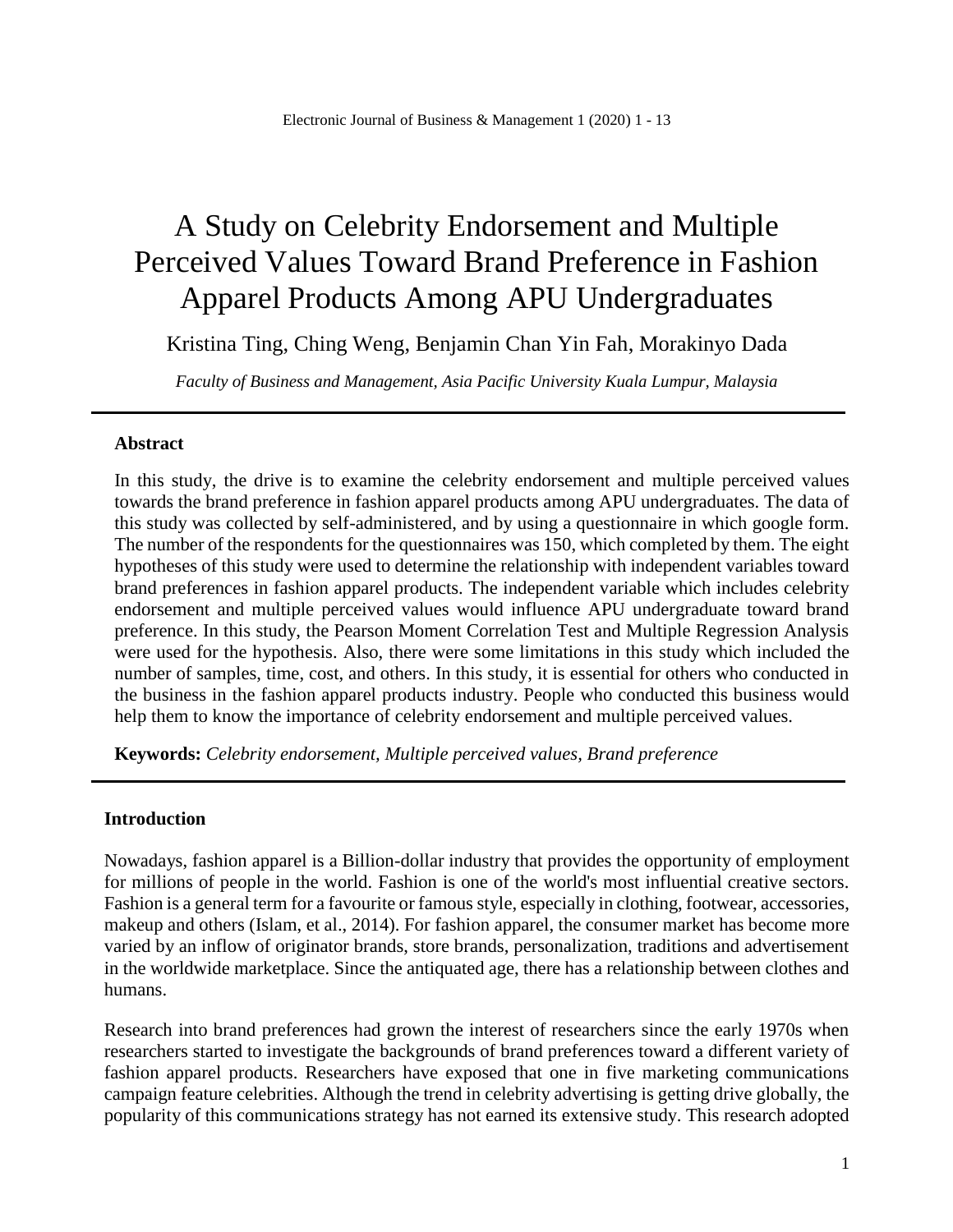the CPV model and slightly refined to reflect fashion apparel products specific study. Therefore, this study aimed to discover the influences of celebrity endorsement and multiple perceived values towards brand preference in fashion apparel products among APU undergraduates to manage the gap and give a vital understanding of the consumers.

# **Literature Review**

Celebrity endorser is a panacea for all marketing woes. The use of celebrities can help consumers to remember the message of the advertisement and the brand name of the celebrity is endorsing; thus, enables to create the personality of a brand. For example, David Beckham endorses for fashion brands which are H&M (IZEA, 2017). In the context of consumers' attitudes toward brands and purchase intention, the study by Singh and Banerjee (2018) found that consumers choose expertise but not trustworthiness. Next, perceived value is identified as a strategic required for producers and retailers in the early years, which will be extending its continuing importance into the 21st century. There were synthesized previous literature on this subject and constructed a perceived value scale: functional value (price/ value for the money), functional value (performance/quality), emotional value and social value to produce a wider dimension and more sophisticated measurement to understand how customers value products.

Besides, brand preferences have a lot to explain by using traditional models, which mainly focus on consumers' cognitive judgement of brand attributes on a rational basis (Ebrahima, et al., 2016). When the consumer loves a designated product, which provided by a certain company and compared it with the designated product provided by other companies, the brand preference happened. There are numerous factors which affected people to choose a specific brand due to advertisements, personal consumer perception, brand image and other factors in the decision-making process. Later, empirical findings have revealed that consumer's perceived values are even more noteworthy than customer satisfaction in explaining consumer purchase behavioural intentions. Thus, perceived brand preference in fashion apparel products was measured by the perceived influence of celebrity endorsement and multiple perceived values.

# **Methodology**

# **Sampling and Location**

This is an explanatory study. Most of the studies distributed with the age group sample; the generalization of their findings was an issue and identified as another research gap. The study focused on the age group in which APU undergraduates aged between 17-35. When looking into the sampling methodology, the sample referred to APU undergraduates. In this study, the population is 12,000 students who studied in APU. Thus, a total of 150 respondents completed were gathered through a self-administered questionnaire.

# **Measurement of Variable**

There are three parts consisted of the questionnaire to gather information related to personal information of the respondents, brand preference and selected variable. For the first part, there are 16 items used to measure celebrity endorsement. These include 4 items for a role model, 4 items for the influence of celebrity endorser, 4 items for the effectiveness of celebrity endorser's advertisements and 4 items for negative celebrity information. For the second part, there are 16 items used to measure the multiple perceived values. These include 4 items for social value, 4 items for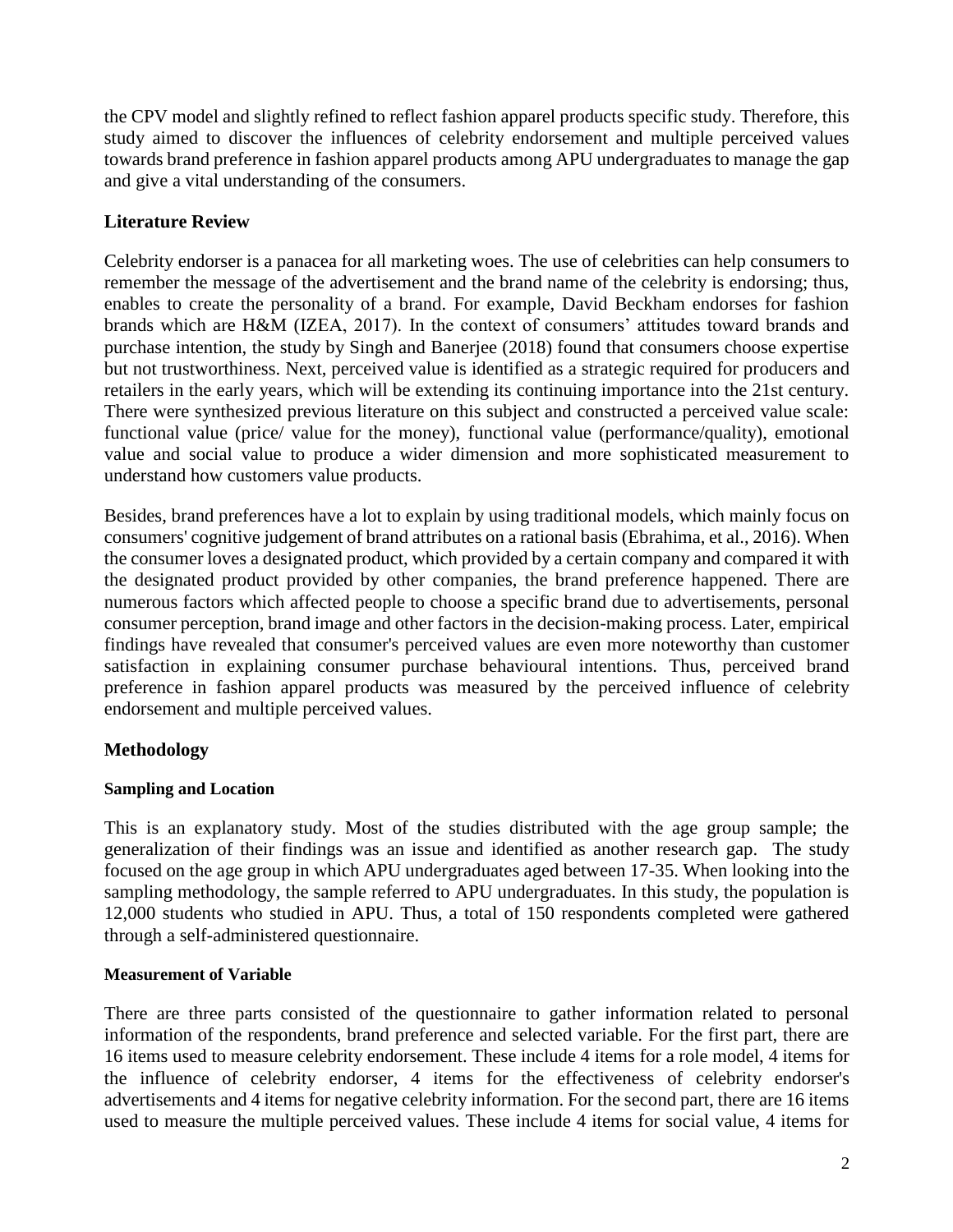functional value in price or value for the money, 4 items for functional value in product quality and 4 items for emotional value. Last, there are 4 items used and measure brand preference.

Every item has been evaluated as "Strongly disagree", "Disagree", "Neutral", "Agree" and "Strongly agree". The scoring of One-point will be given when the individual strongly disagreed with the statement. The scoring of Two-point will be given when the individual disagreed with the statement. The scoring of Three-point will be given when the individual is neutral with the statement. The scoring of Four-point will be given when the individual agreed with the statement. The scoring of Five-point will be given when the individual strongly agreed with the statement. To analyze it, the item which scored above the mean score was considered as "high" group while the item which scored below the mean score was considered as "low" group.

# **Data Analysis**

The data collected was analyzed by using Statistical Package for Social Science for Windows (SPSS for Windows 20). The statistics consist of descriptive statistics such as frequency, percentage, the mean, the median and standard deviation used to examine the respondents' profile. This study used the Pearson Moment Correlation test to evaluate the relationship between independent variables and dependent variable. This study also used the Multiple Regression Analysis to find which of the independent variables would affect dependent variables which is brand preference. The level of significance at a probability level of 5% was used.

# **Results and Findings**

# **Respondents' Profile**

From a total of 150 respondents, the majority of the gender group was male, coming through at 58.0% while female comes second at 42.0%. Majority of respondents were 17-21, which is 50.6%. There are 62 respondents were aged 22-26, which was 41.3%, while 6.7% were aged 27-30. The smallest categories were 31-34, and 35 and above year old, which are 0.7% and 0.7%. There about 61.3% of the respondents were local undergraduates, and 38.7% were international undergraduates. The education level attained by these respondents were relatively high. There are 58% of respondents pursuing degree courses.

| <b>Variables</b>            | Number (n) | Percentage $(\% )$ |
|-----------------------------|------------|--------------------|
| <b>Gender</b>               |            |                    |
| Male                        | 87         | 58.0               |
| Female                      | 63         | 42.0               |
| Age                         |            |                    |
| $17 - 21$                   | 76         | 50.6               |
| $22 - 26$                   | 62         | 41.3               |
| 27-30                       | 10         | 6.7                |
| $31 - 34$                   |            | 0.7                |
| 35 and above                |            | 0.7                |
| <b>Student Type</b>         |            |                    |
| Local student               | 92         | 61.3               |
| International student       | 58         | 38.7               |
| <b>Education Attainment</b> |            |                    |

# **Table 1: Respondents' profile**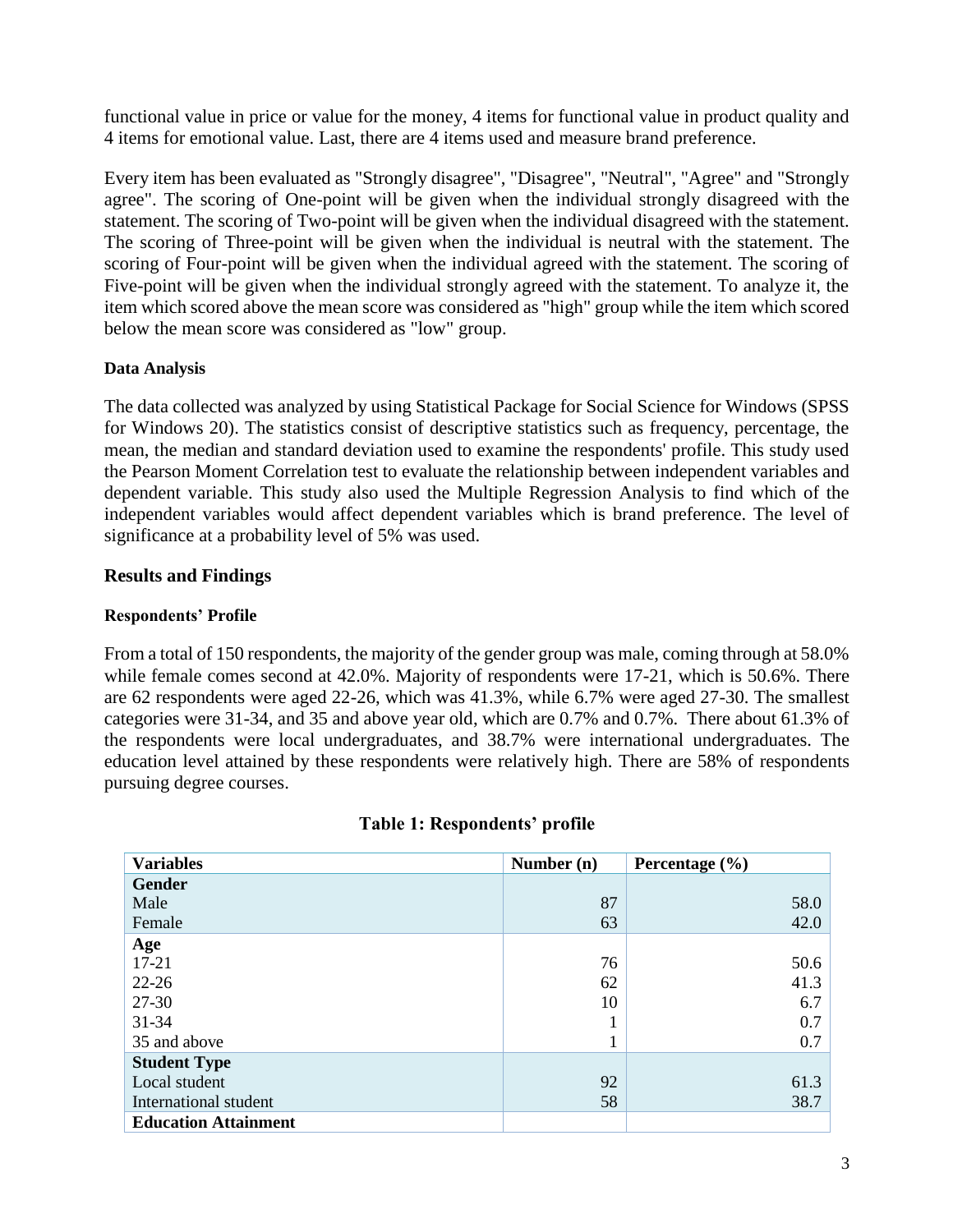| Foundation            | 19             | 12.7 |
|-----------------------|----------------|------|
| Diploma               | 30             | 20.0 |
| Degree                | 87             | 58.0 |
| Master                | 14             | 9.3  |
| <b>Marital Status</b> |                |      |
| Single                | 146            | 97.3 |
| Married               | $\overline{4}$ | 2.7  |
| <b>Religion</b>       |                |      |
| Islam                 | 35             | 23.3 |
| Christian             | 58             | 38.7 |
| <b>Buddhist</b>       | 33             | 22.0 |
| Hindu                 | 22             | 14.7 |
| Taoism                | $\overline{2}$ | 1.3  |

Referring to Table 1, there were 12.7% of respondents pursuing foundation courses, 20.0% of respondents are pursuing diploma courses, and 9.3% of respondents are pursuing master courses. The marital status of respondents consists of single at 97.3% and married at 2.7%. For religion, 38.7% respondents shown that they were Christian, followed by 23.3% of Islam, while Buddhist, Hindu and Taoism accounted for 22.0%, 14.7% and 1.3% respectively. Thus, it could be concluded that the characteristics of respondents would affect them to purchase brand preference of fashion apparel products.

# **Celebrity Endorsement**

First, there have 4 out of 16 statements been used for determining the sub-domain in celebrity endorsement, perception of celebrity endorsers as a role model. Table 2 showed that most of the respondents agreed that they would perceive celebrity endorsers as a role model. In the perception of celebrity endorsers as a role model (statement 2), 46.7% of the respondents agreed that they would prefer the brand if the celebrity endorser provides a good model for them to follow.

Secondly, there are 4 statements selected to measure the perceived influence of celebrity endorsement. Table 2 showed that most of the respondents (an average of 42.2%) agreed that they would influence by the celebrity endorsement in statement 1 (39.3%), statement 2 (40.0%), statement 3 (38.7%), and statement 4 (50.7%).

| <b>Variables</b>                                | <b>Statement</b>                                                                                         |     | 2   | 3    | $\boldsymbol{4}$ | 5    |
|-------------------------------------------------|----------------------------------------------------------------------------------------------------------|-----|-----|------|------------------|------|
| 1. Perception<br>of Celebrity<br>endorsers as a | 1. I will prefer the brand if the celebrity<br>endorser provides a good model for me<br>to follow.       | 2.7 | 2.0 | 30.0 | 46.7             | 18.7 |
| role model                                      | 2. I will prefer the brand if the celebrity<br>endorser leads by example.                                | 1.3 | 4.0 | 34.7 | 44.0             | 16.0 |
|                                                 | 3. I will prefer the brand if the celebrity<br>endorser sets a positive example for<br>others to follow. | 3.3 | 2.7 | 30.7 | 44.7             | 18.7 |
|                                                 | 4. I will prefer the brand if the celebrity<br>endorser acts as a role model for me.                     | 1.3 | 6.0 | 39.3 | 38.7             | 14.7 |

| Table 2: Itemisation for Celebrity Endorsement, in percentage (%) |  |  |
|-------------------------------------------------------------------|--|--|
|                                                                   |  |  |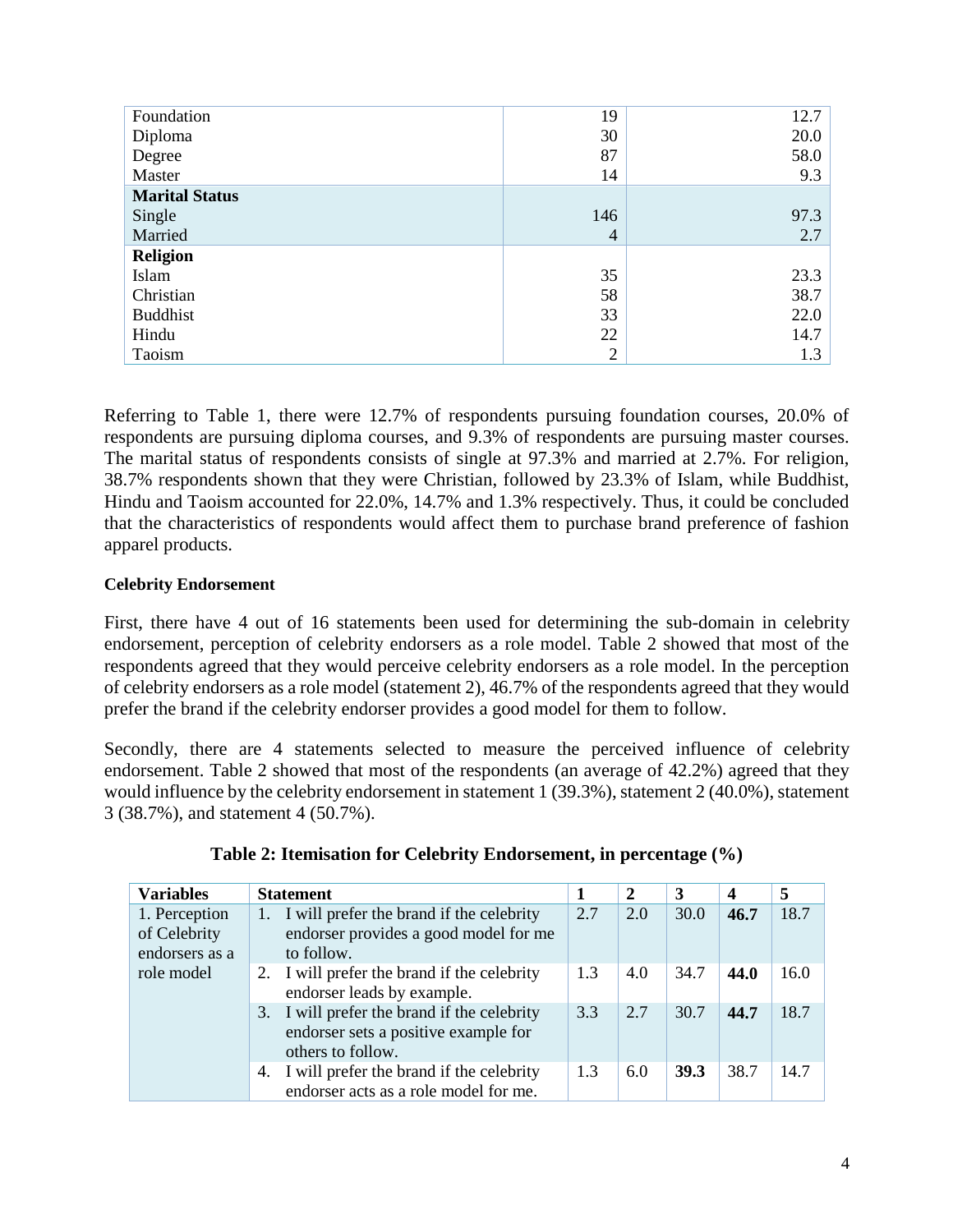| 2. Perceived<br>influence of<br>Celebrity | 1.                                                                                    | Celebrity endorsers can trigger me to<br>recommend their brand to someone<br>who seeks my advice.              | 2.0 | 4.0  | 37.3 | 39.3 | 17.3 |
|-------------------------------------------|---------------------------------------------------------------------------------------|----------------------------------------------------------------------------------------------------------------|-----|------|------|------|------|
| Endorsement                               | 2.                                                                                    | Celebrity endorsers can trigger me to<br>encourage friends or relatives to prefer<br>their brands' products.   | 1.3 | 6.0  | 34.7 | 40.0 | 18.0 |
|                                           | 3.                                                                                    | I will switch to a celebrity's endorsed<br>brand, although I have no problem with<br>a competitor's product.   | 3.3 | 6.7  | 35.3 | 38.7 | 16.0 |
|                                           | 4.                                                                                    | I will switch to a celebrity's endorsed<br>brand, although the price may be<br>relatively higher.              | 2.7 | 2.7  | 34.7 | 50.7 | 9.3  |
| 3.<br>Effectiveness<br>of celebrity       | 1.                                                                                    | I will prefer a brand that is endorsed by<br>a celebrity that I recognize in the<br>brand's advertisement.     | 1.3 | 6.7  | 34.7 | 48.0 | 9.3  |
| endorser's<br>advertisements              | I have purchased fashion apparel<br>2.<br>products after viewing an<br>advertisement. |                                                                                                                |     |      | 34.7 | 51.3 | 9.3  |
|                                           | 3.                                                                                    | I will prefer a brand if I am familiar<br>with the brand name in the celebrity<br>endorser's advertisement.    | 2.0 | 5.3  | 36.0 | 47.3 | 9.3  |
|                                           | 4.                                                                                    | I will prefer a brand if I think the<br>celebrity in the advertisement is<br>suitable for endorsing the brand. | 2.2 | 6.7  | 23.9 | 44.0 | 23.1 |
| 4. Perception<br>of negative              | 1.                                                                                    | I still have a good impression towards<br>the celebrity endorser.                                              | 4.0 | 16.0 | 36.7 | 33.3 | 10.0 |
| celebrity<br>information                  | 2.                                                                                    | I still have a positive impression<br>towards the celebrity endorser.                                          | 3.3 | 12.7 | 40.0 | 36.0 | 8.0  |
|                                           | 3.                                                                                    | I still believe the celebrity endorser is a<br>trustworthy spokesperson for the brand.                         | 4.0 | 14.0 | 38.0 | 34.0 | 10.0 |
|                                           | 4.                                                                                    | I still believe the celebrity endorser is a<br>qualified spokesperson for the brand.                           | 5.3 | 12.0 | 41.3 | 30.7 | 10.7 |

Thirdly, there are 4 statements which selected to measure the effectiveness of celebrity endorser's advertisements. In Table 2, it showed that most of the respondents (an average of 47.7%) agreed that they would influence by the celebrity endorsement in statement 1 (48.0%), statement 2 (51.3%), statement 3 (47.3%), and statement 4 (44.0%).

Fourthly, there have 4 out of 16 statements used for determining the sub-domain in celebrity endorsement, perception of negative celebrity information. Table 2 showed that most of the respondents are neutral in four statements of perception of negative celebrity information which are statement 1 (36.7%), statement 2 (40.0%), statement 3 (38.0%), and statement 4 (41.3%).

# **Multiple Perceived Values**

First, there have 4 out of 16 statements been used for determining the sub-domain in multiple perceived values, social value. In Table 3, it showed that most of the respondents (46.7%) agreed that they would prefer a brand that would help me to feel acceptable (statement 1). In the perceived social value, 44.7% of respondents agreed to statement 2, 44.0% of respondents agreed to statement 3, and 39.3% of respondents agreed to statement 4.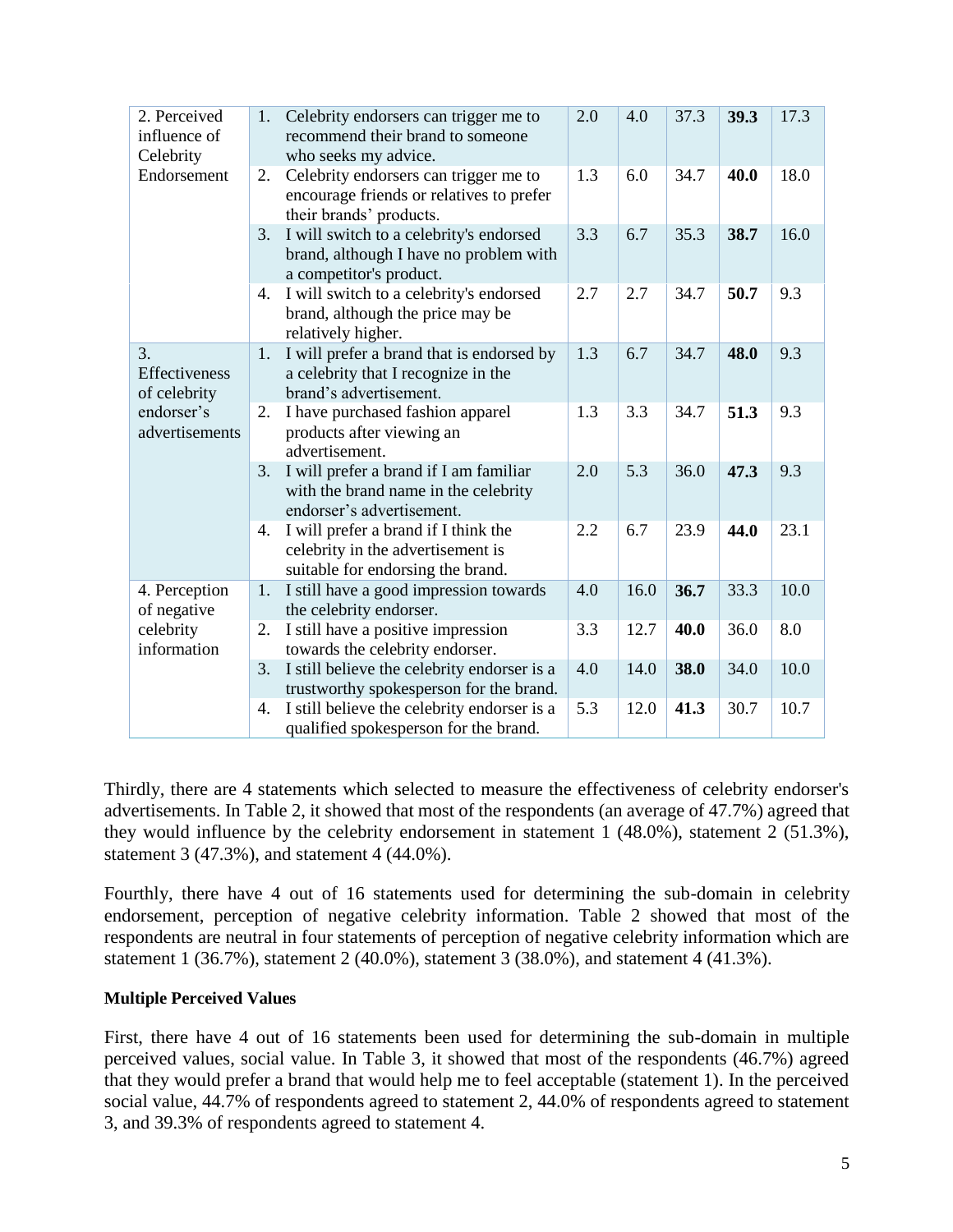Secondly, there are 4 statements which selected for measure perceived functional value (price or value for the money). Table 3 showed that most of the respondents are neutral that they will influence by perceived functional value (price or value for the money) in statement 1 (35.3%), statement 2 (34.0%), and statement 4 (38.0%) while only 36.7% of respondents agreed to the statement 3.

| <b>Variables</b>                  | <b>Statement</b>                                                                     | $\mathbf{1}$ | $\overline{2}$ | $\mathbf{3}$ | $\overline{\mathbf{4}}$ | 5    |
|-----------------------------------|--------------------------------------------------------------------------------------|--------------|----------------|--------------|-------------------------|------|
| 1. Perceived<br>social value      | 1. I will prefer a brand that would help<br>me to feel acceptable.                   | 2.0          | 7.3            | 28.0         | 46.7                    | 16.0 |
|                                   | I will prefer a brand that would<br>2.<br>improve the way I am perceived.            | 2.0          | 7.3            | 29.3         | 44.7                    | 16.7 |
|                                   | I will prefer a brand that would<br>3.<br>make a good impression on other<br>people. | 2.0          | 7.3            | 29.3         | 44.0                    | 17.3 |
|                                   | I will prefer a brand that would give<br>4.<br>its owner special approval.           | 2.0          | 6.7            | 34.7         | 39.3                    | 17.3 |
| 2. Perceived<br>functional value  | I will prefer a brand if its product is<br>1.<br>reasonably priced.                  | 3.3          | 8.7            | 35.3         | 30.7                    | 22.0 |
| (price or value<br>for money)     | 2.<br>I will prefer a brand if its product<br>offers value for the money.            | 3.3          | 8.0            | 34.0         | 30.7                    | 24.0 |
|                                   | I will prefer a brand if its product is<br>3.<br>a good product for the price.       | 2.7          | 8.7            | 32.0         | 36.7                    | 20.0 |
|                                   | I will prefer a brand if its product is<br>4.<br>economical.                         | 2.7          | 8.7            | 38.0         | 33.3                    | 17.3 |
| 3. Perceived<br>functional value  | I will prefer a brand if its product<br>1.<br>has consistent quality.                | 1.3          | 6.7            | 27.3         | 40.7                    | 24.0 |
| (product quality/<br>performance) | I will prefer a brand if its product is<br>2.<br>well-made.                          | 1.3          | 6.7            | 26.7         | 38.7                    | 26.7 |
|                                   | I will prefer a brand if its product<br>3.<br>has an acceptable quality.             | 1.3          | 5.3            | 27.3         | 42.0                    | 24.0 |
|                                   | I will prefer a brand if its product<br>4.<br>lasts a long time.                     | 1.3          | 4.7            | 33.3         | 36.0                    | 24.7 |
| 4 Perceived<br>emotional value    | I will prefer a brand if its product is<br>1.<br>one that I would like.              | 2.7          | 5.3            | 32.0         | 46.7                    | 13.3 |
|                                   | I will prefer a brand if its product<br>2.<br>makes me want to buy it.               | 2.7          | 5.3            | 32.0         | 47.3                    | 12.7 |
|                                   | I will prefer a brand if its product<br>3.<br>makes me want to use it.               | 2.0          | 6.0            | 25.3         | 50.0                    | 16.7 |
|                                   | I will prefer a brand if its product<br>4.<br>makes me feel good.                    | 2.7          | 4.0            | 30.0         | 45.3                    | 18.0 |

**Table 3: Itemisation for Multiple Perceived Values, in percentage (%)**

Thirdly, there have 4 out of 16 statements used for determining the sub-domain in multiple perceived values, perceived functional value (product quality/ performance). Refer to Table 3, it showed that most of respondents are agreed in 4 statements of perceived functional value (product quality/ performance) which are statement 1 (40.7%), statement 2 (38.7%), statement 3 (42.0%), and statement 4 (36.0%).

Fourthly, there are 4 statements selected to measure perceived emotional value. In Table 3, it showed that most of the respondents (an average of 47.3%) agreed that they would influence by perceived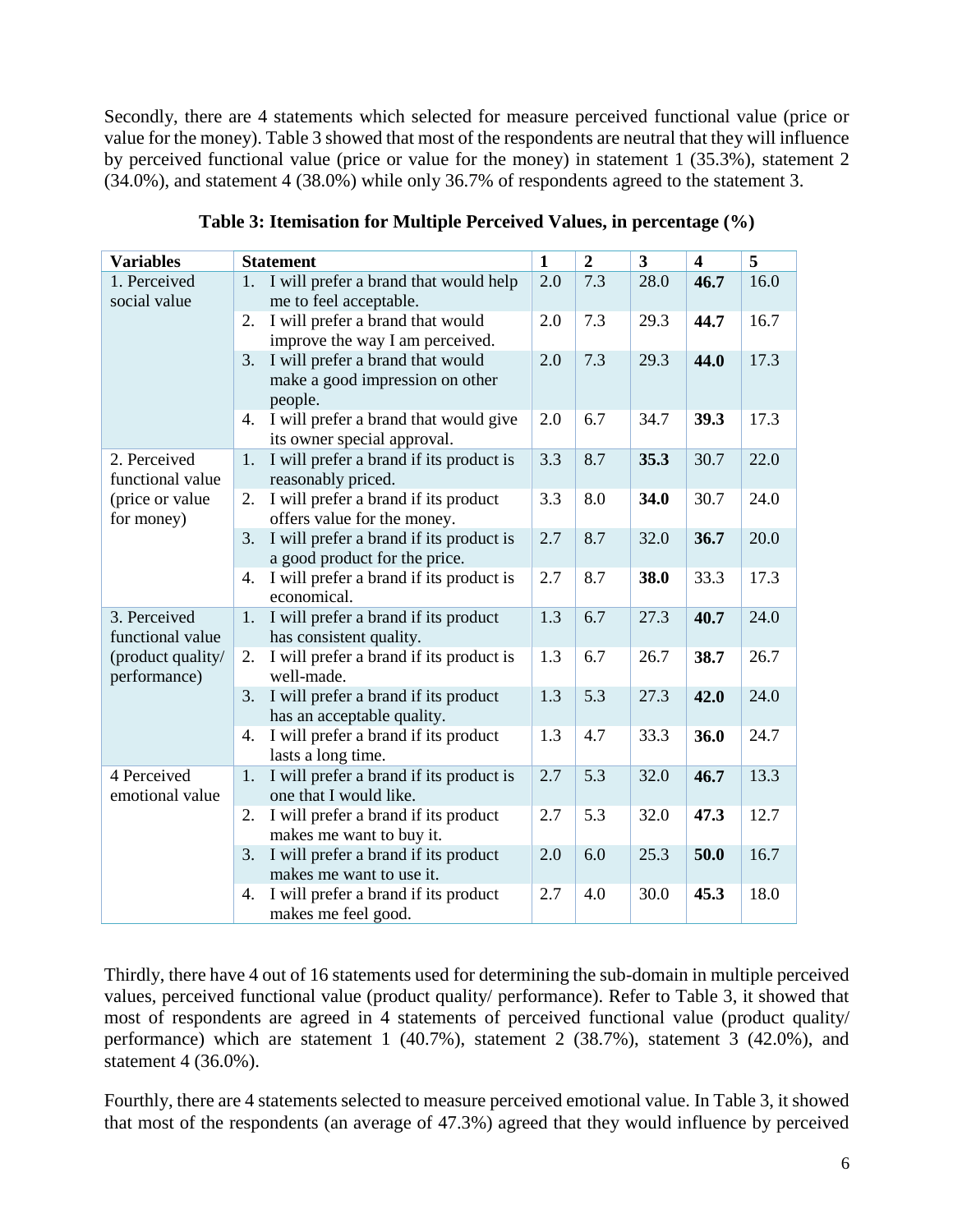emotional value in statement 1 (46.7%), statement 2 (47.3%), statement 3 (50.0%), and statement 4 (45.3%).

# **Brand Preferences**

In Table 4, there are 4 statements which selected to measure perceived brand preference. Table 4 showed that 48.0% of respondents agreed statement 1, and 45.3% of respondents agreed statement 3. While statement 2 and statement 4 are neutral, which have 42.0% of respondents and 44.0% of respondents.

| <b>Variables</b>              | <b>Statement</b>                                                                                       |     | $\mathbf{2}$ | 3    | $\overline{\mathbf{4}}$ | 5    |
|-------------------------------|--------------------------------------------------------------------------------------------------------|-----|--------------|------|-------------------------|------|
| Perceived Brand<br>preference | 1. I prefer a brand because I think this<br>brand is superior to other competing<br>brands.            | 4.7 | 3.3          | 33.3 | 48.0                    | 10.7 |
|                               | 2. I prefer a brand simply because I<br>prefer it.                                                     | 8.0 | 5.3          | 42.0 | 40.0                    | 9.3  |
|                               | 3. When considering purchasing<br>decision of a product, I would<br>consider a particular brand first. | 3.3 | 5.3          | 37.3 | 45.3                    | 8.7  |
|                               | 4. I am interested in trying other<br>brands.                                                          | 4.7 | 2.7          | 44.0 | 33.3                    | 15.3 |

|  |  | Table 4: Itemisation for Brand Preference, in percentage (%) |
|--|--|--------------------------------------------------------------|
|--|--|--------------------------------------------------------------|

# **Mean Differences of Selected Variables**

For gender, there was some difference between male and female (refer to Table 5). There has a greater impact on female, which total mean of celebrity endorsement was 60.1, and a total mean of multiple perceived value was 61.1. Celebrity endorsement and multiple perceived value could impact on female more than male because the female would more focus on their appearance look like (Khan, 2018). Female like to shop more than male because shopping would make them feel relax and enjoy (Koca & Koç, 2016). Thus, female focus more than male on the fashion appearance products.

|                | <b>Celebrity Endorsement</b> |           |      |      | <b>Multiple perceived values</b> |           |      |      |      |
|----------------|------------------------------|-----------|------|------|----------------------------------|-----------|------|------|------|
|                |                              | <b>RM</b> |      | E    | N                                | <b>SV</b> | FV.P | FV.Q | EV   |
| Gender         | Male                         | 14.2      | 14.0 | 14.0 | 12.7                             | 14.1      | 14.2 | 14.8 | 14.4 |
|                | Female                       | 15.7      | 15.4 | 15.0 | 14.0                             | 15.4      | 14.7 | 15.8 | 15.2 |
| Age            | $17 - 21$                    | 14.9      | 14.5 | 14.1 | 13.6                             | 14.7      | 13.5 | 14.6 | 14.5 |
|                | $22 - 26$                    | 14.8      | 14.6 | 14.4 | 13.0                             | 15.0      | 14.8 | 16.0 | 15.1 |
|                | 27-30                        | 14.0      | 15.3 | 13.8 | 12.4                             | 12.6      | 18.0 | 14.4 | 12.7 |
|                | $31 - 34$                    | 12.0      | 16.0 | 16.0 | 16.0                             | 12.0      | 12.0 | 20.0 | 16.0 |
|                | 35 and above                 | 16.0      | 16.0 | 20.0 | 12.0                             | 16.0      | 20.0 | 20.0 | 18.0 |
| <b>Student</b> | Local                        | 14.5      | 14.0 | 14.0 | 13.3                             | 14.6      | 14.9 | 15.1 | 14.7 |
| type           | International                | 15.2      | 15.5 | 15.1 | 13.2                             | 14.7      | 13.7 | 15.3 | 14.7 |
|                | Foundation                   | 14.7      | 14.4 | 14.2 | 13.2                             | 14.6      | 15.6 | 16.1 | 14.5 |

# **Table 5: Mean Score Differences of Selected Variables**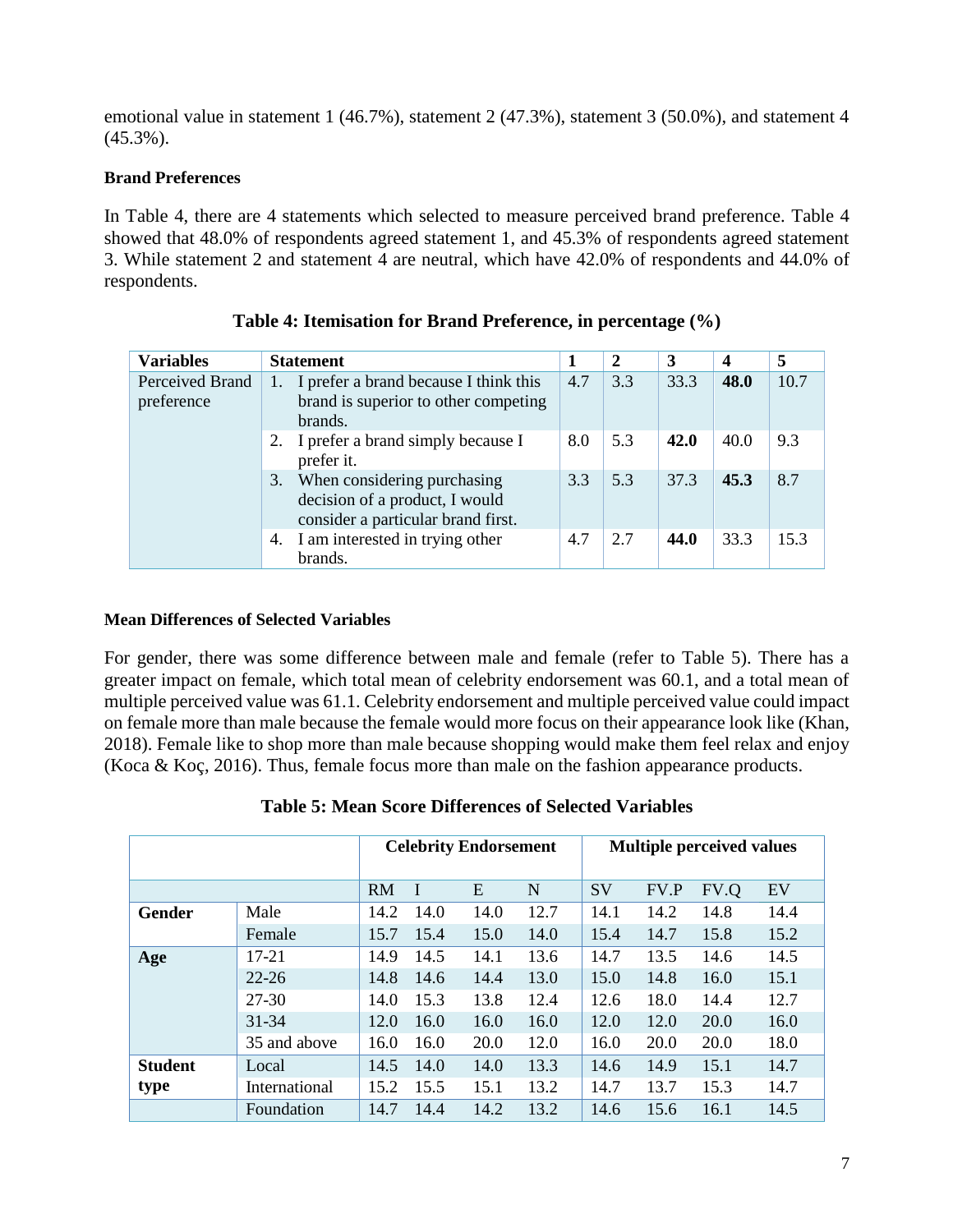| <b>Education</b>  | Diploma         | 15.4 | 15.5 | 14.7 | 14.6 | 16.0 | 13.1 | 14.2 | 14.2 |
|-------------------|-----------------|------|------|------|------|------|------|------|------|
| <b>Attainment</b> | Degree          | 14.3 | 14.0 | 14.1 | 12.8 | 14.2 | 14.2 | 15.1 | 14.8 |
|                   | Master          | 16.4 | 16.6 | 15.7 | 13.1 | 14.9 | 16.6 | 16.9 | 15.2 |
| <b>Marital</b>    | Single          | 14.8 | 14.5 | 14.3 | 13.2 | 14.6 | 14.3 | 15.1 | 14.7 |
| <b>Status</b>     | Married         | 15.0 | 18.0 | 17.0 | 15.0 | 15.0 | 18.0 | 18.0 | 16.5 |
| <b>Religion</b>   | Islam           | 15.7 | 15.4 | 15.2 | 13.0 | 14.6 | 12.3 | 15.3 | 14.5 |
|                   | Christian       | 14.4 | 14.2 | 14.4 | 13.5 | 14.9 | 14.3 | 15.2 | 15.3 |
|                   | <b>Buddhist</b> | 14.8 | 14.5 | 14.5 | 12.9 | 15.1 | 15.1 | 15.8 | 15.1 |
|                   | Hindu           | 14.2 | 14.3 | 13.2 | 13.2 | 13.6 | 16.7 | 14.5 | 12.9 |
|                   | Taoism          | 16.0 | 19.0 | 12.0 | 16.0 | 12.0 | 18.0 | 14.0 | 14.0 |

The results found that younger respondents who are the group of 17-35 would influence more by the celebrity endorsement and multiple perceived values in purchasing brand preference of fashion apparel products. The student type in APU has divided into categories which are a local and international student. Celebrity endorsement influenced international students (total  $\bar{x}$  = 59) more than local students ( $\bar{x}$  = 55.8) while multiple perceived value influenced local students (total  $\bar{x}$  = 59.3) slightly higher than international students (total  $\bar{x}$  = 58.6). This influenced their behaviour because local and international students have different cultures. So, they would be influenced by different variables.

For education attainment, the undergraduate in APU who study master have higher mean scores than others. This means they would prefer a brand which influenced more by celebrity endorsement and multiple perceived values. Also, the marital status of respondents in single (total  $\bar{x}$  = 56.8) less celebrity endorsement impact than the respondents in married (total  $\bar{x} = 65.0$ ). While the marital status of respondents that are single (total  $\bar{x}$  = 58.7) less influenced by multiple perceived value than respondents that are married (total  $\bar{x} = 67.5$ ). This could be explained that the respondents who were married would influence by celebrity endorsement and multiple perceived values. There are five types of religion which included Islam, Christian, Buddhist, Hindu, and Taoism. The total mean score of each religion would influence an individual in which impact on the celebrity endorsement and multiple perceived values.

# **Hypothesis Testing - Pearson Moment Correlation Table of Perceived Brand Preference with Selected Variables**

For measuring the degree of a linear relationship between, the Pearson Moment Correlation test is used. All of the sub-domains from independent variables tested showed a perfect positive correlation except perceived functional value (price/value for money). The strongest relationship of sub-domain with the dependent variable is between perceived emotional value with perceived brand preference (0.623), followed by the perception of celebrity endorsers as a role model with perceived brand preference (0.507) and effectiveness of celebrity endorser's advertisement with perceived brand preference (0.496).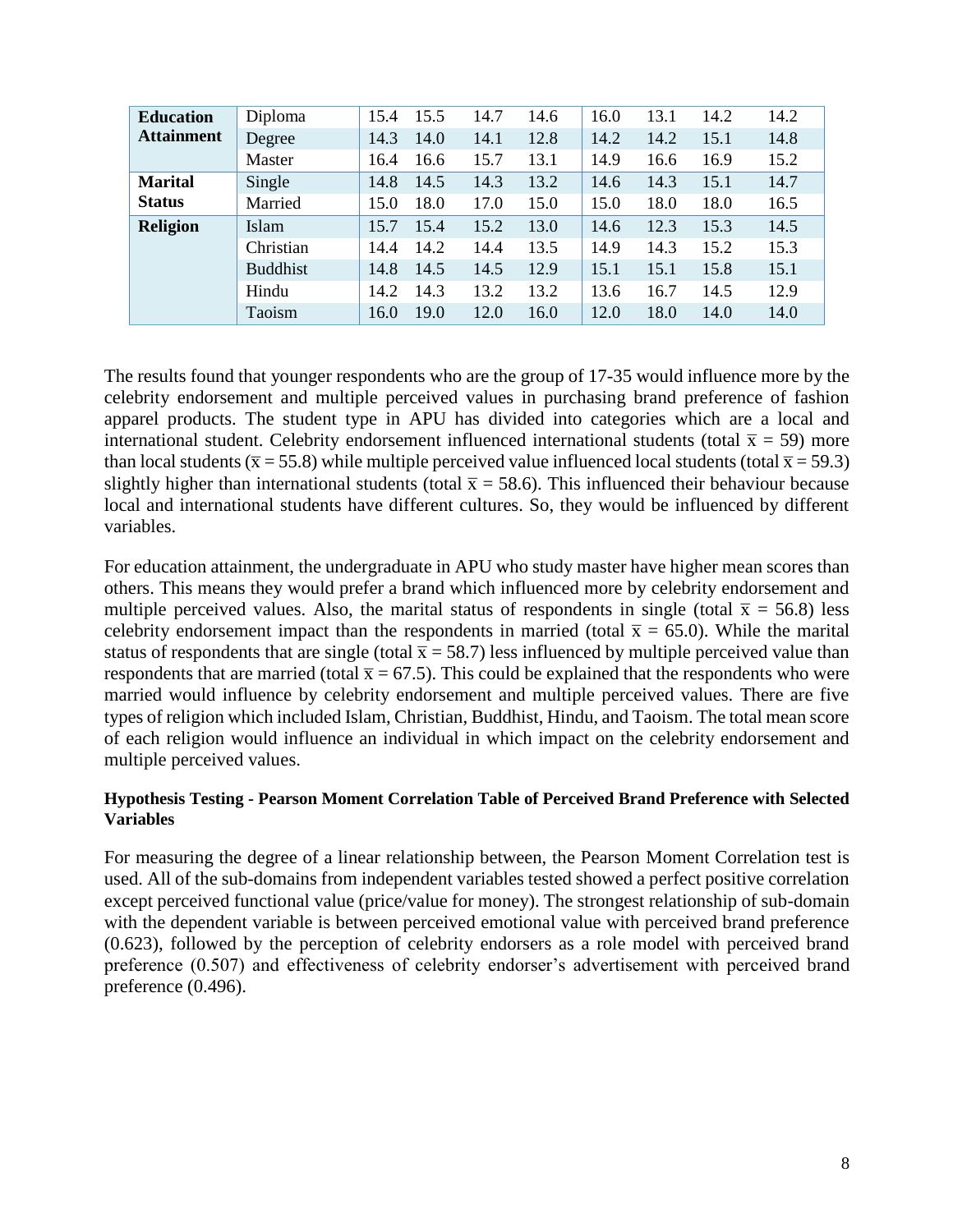|                |                                                                | 1              | $\overline{2}$ | 3             | $\overline{4}$  | 5                                 | 6                            | 7             | 8             | 9            |
|----------------|----------------------------------------------------------------|----------------|----------------|---------------|-----------------|-----------------------------------|------------------------------|---------------|---------------|--------------|
| $\mathbf{1}$   | Perception of celebrity<br>endorsers as a role<br>model        |                |                |               |                 |                                   |                              |               |               |              |
| $\overline{c}$ | Perceived influence of<br>celebrity endorsers                  | 0.605<br>$**$  | $\mathbf{1}$   |               |                 |                                   |                              |               |               |              |
| 3              | Effectiveness of<br>celebrity endorser's<br>advertisement      | 0.564<br>$***$ | 0.489<br>$**$  | 1             |                 |                                   |                              |               |               |              |
| 4              | Perception of negative<br>celebrity information                | 0.313<br>$***$ | 0.433<br>**    | 0.154         | $\overline{1}$  |                                   |                              |               |               |              |
| 5              | Perceived social value                                         | 0.455<br>$***$ | 0.383<br>$**$  | 0.336<br>$**$ | 0.317<br>$**$   | $\mathbf{1}$                      |                              |               |               |              |
| 6              | Perceived functional<br>value (price/value for<br>money)       | 0.157          | 0.255<br>**    | 0.256<br>$**$ | 0.206<br>$\ast$ | $\overline{a}$<br>0.166<br>$\ast$ | $\mathbf{1}$                 |               |               |              |
| 7              | Perceived functional<br>value (product<br>quality/performance) | 0.287<br>$**$  | 0.038          | 0.152         | 0.075           | 0.351<br>$**$                     | 0.82                         | $\mathbf{1}$  |               |              |
| 8              | Perceived emotional<br>value                                   | 0.504<br>$**$  | 0.452<br>$**$  | 0.458<br>$**$ | 0.370<br>$**$   | 0.619<br>$**$                     | $\equiv$<br>0.127            | 0.464<br>$**$ | $\mathbf{1}$  |              |
| 9              | Perceived brand<br>preference                                  | 0.507<br>$**$  | 0.434<br>**    | 0.496<br>$**$ | 0.307<br>$**$   | 0.484<br>**                       | $\overline{a}$<br>0.180<br>* | 0.480<br>$**$ | 0.623<br>$**$ | $\mathbf{1}$ |

**Table 6: Correlation table of Perceived Brand Preference with Selected Variables**

The most significant correlation of perceived brand preference with perceived emotional value ( $r =$ 0.623,  $p \le 0.01$ ) may due to consumers choosing a brand based on the emotion and feeling which reflect their values. The results from the data stated that respondents would prefer a brand that they like, want to use, want to buy, and make them feel good ( $\bar{x}$  = 14.7).

While, the significant correlation of perceived brand preference with perceived functional value in price or value for money (r= -0.180,  $p \le 0.05$ ). It is a perfect negative correlation with  $p \le 0.05$ because of the decrease in the price or value of money for the fashion apparel product, the increase in consumer would purchase. The mean of perceived functional value (price/value for money) was 14.4. The finding stated that consumers would prefer a brand when it is cheap, value for money, and so on.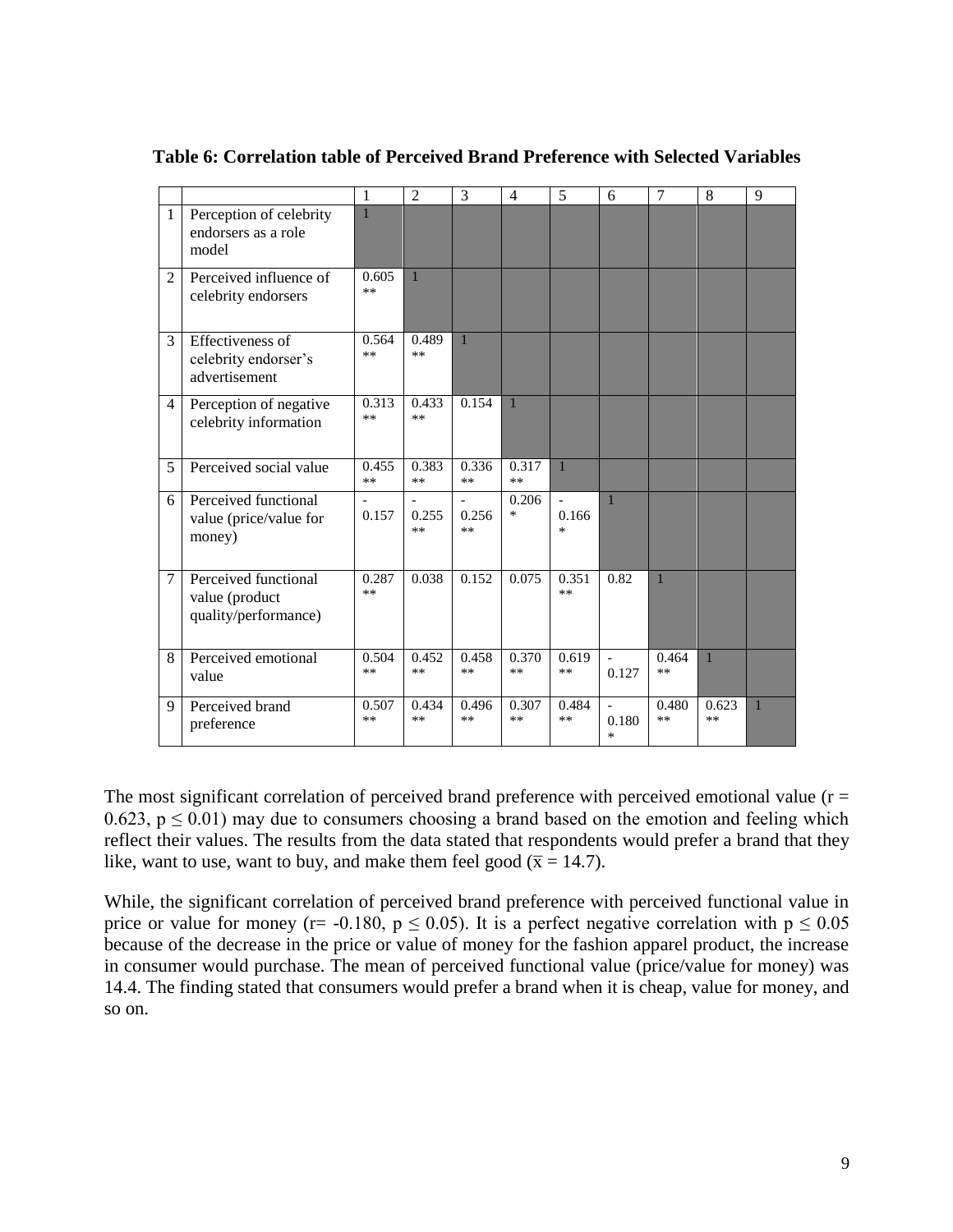# **Pearson Moment Correlation**

Figure 1 showed a significant correlation between the variables in this study. All of the sub-domains of the variables are significant at  $p \le 0.01$  level (1-tailed) and positively influence brand preference except perceived functional value (price/value for money) is negative influence brand preference at  $p \le 0.05$ . Hence, the hypothesis from H01 to H08 has been rejected.



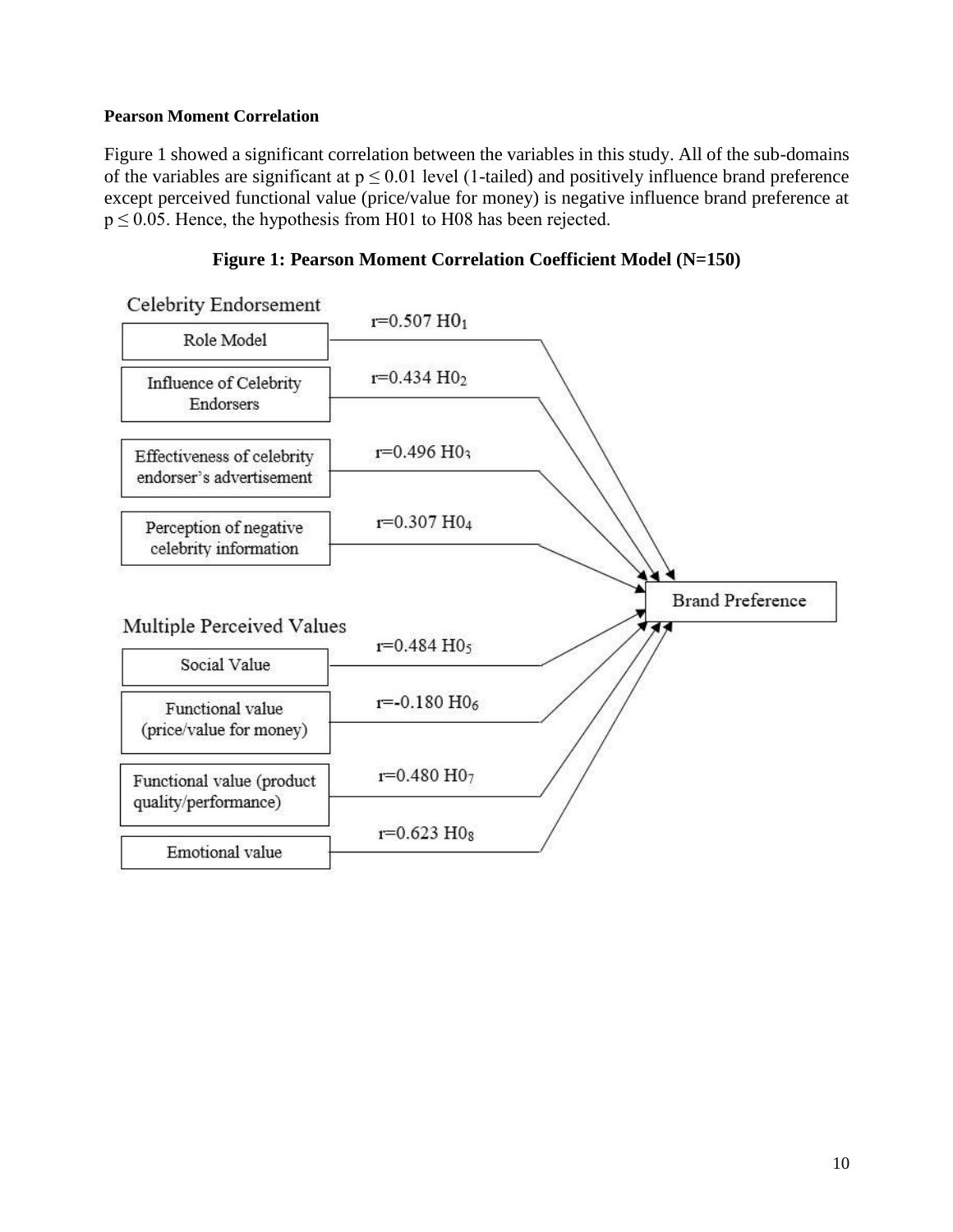# **Summary of Multiple Regression Analysis for Brand Preference**

The F statistic for the overall goodness of fit for the model is 20.075, which is significant at  $\alpha = 0.05$ . Without the non-significant variables, the final regression model produced by the enter method for brand preference in fashion apparel products is: Brand preference in fashion apparel products = 1.620 + Effectiveness of celebrity endorsement 0.202 + Perceived functional value (product quality/performance) 0.232 + Perceived emotional value 0.210.

| <b>Variables</b>                                                      | <b>Coefficients</b> | <b>Unstandardized</b> | <b>Standardized</b><br><b>Coefficients</b> | $\mathbf{t}$ | Sig.  |
|-----------------------------------------------------------------------|---------------------|-----------------------|--------------------------------------------|--------------|-------|
|                                                                       | B                   | Std. Error            | <b>B</b> eta                               |              |       |
| (Constant)                                                            | 1.620               | 1.448                 |                                            | 1.118        | 0.265 |
| <b>Role Model</b>                                                     | 0.053               | 0.074                 | 0.060                                      | 0.721        | 0.472 |
| Perceived influence of<br>advertisement                               | 0.093               | 0.070                 | 0.109                                      | 1.329        | 0.186 |
| <b>Effectiveness of</b><br>celebrity endorsement                      | 0.202               | 0.074                 | 0.207                                      | 2.735        | 0.007 |
| <b>Perception of negative</b><br>celebrity information                | 0.049               | 0.051                 | 0.065                                      | 0.963        | 0.337 |
| <b>Perceived social value</b>                                         | 0.051               | 0.062                 | 0.062                                      | 0.817        | 0.415 |
| <b>Perceived functional</b><br>value (price/value for<br>money)       | $-0.043$            | 0.045                 | $-0.059$                                   | $-0.961$     | 0.338 |
| <b>Perceived functional</b><br>value (product<br>quality/performance) | 0.232               | 0.055                 | 0.292                                      | 4.223        | 0.000 |
| <b>Perceived emotional</b><br>value                                   | 0.210               | 0.075                 | 0.243                                      | 2.788        | 0.006 |

**Table 7: Summary of Multiple Regression Analyses for Brand Preference**

From Table 7 illustrated the multiple regression analysis for brand preference in fashion apparel products. It shows there was 53.2% of R square, which is a variance for brand preference in fashion apparel products. This indicates that 53.2% of the dependent variable in which brand preference in fashion apparel products was clarified by the linear combination of the three predictor variables. The results clearly showed that perceived functional value (product quality/performance) was found to be strongly significantly towards one of the brand preferences in fashion apparel products, followed by perceived emotional value and effectiveness of celebrity endorsement among the 8 sub-domains from independent variables.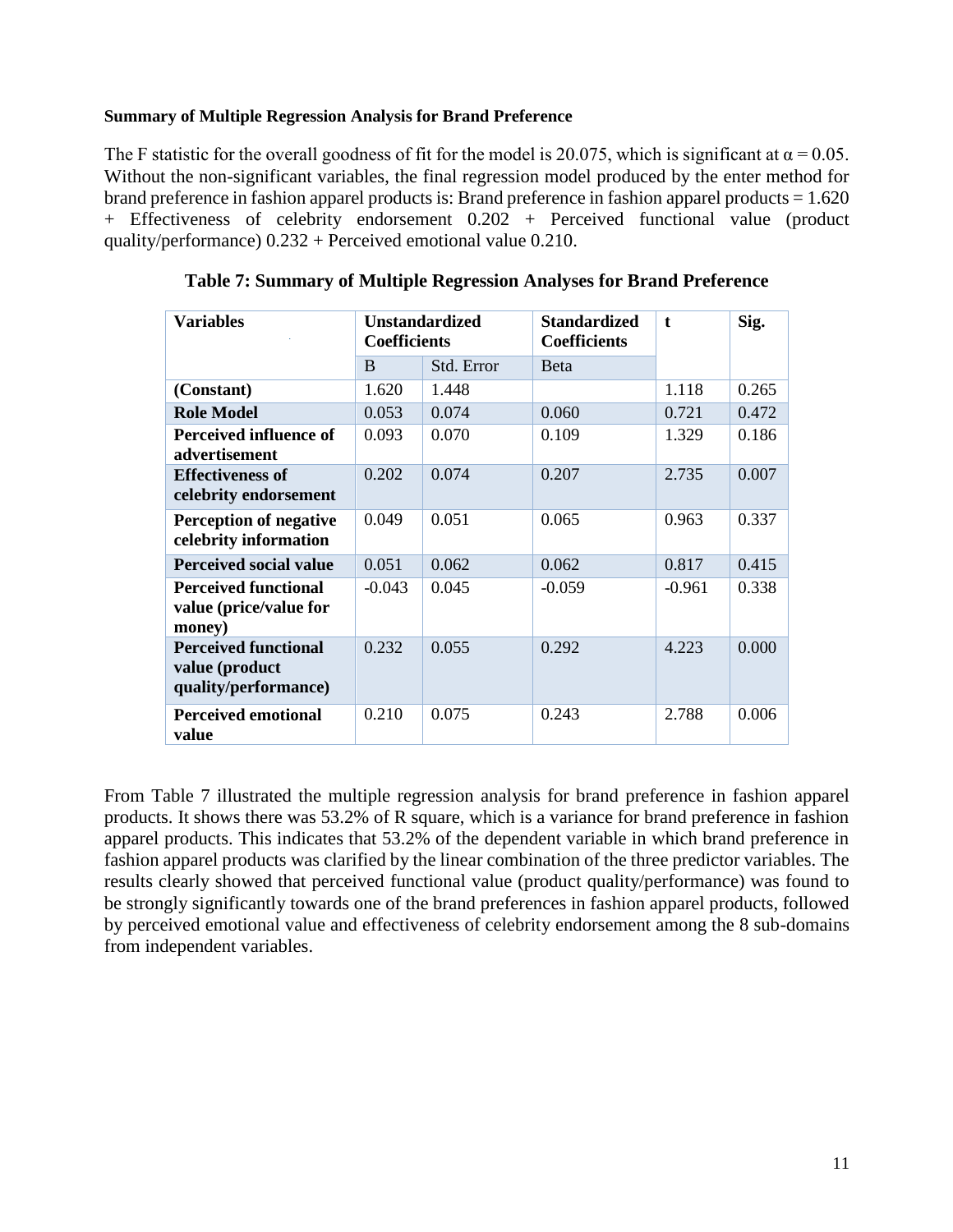#### **Conclusion, Implications and Recommendations**

In this study, it was conducted among APU undergraduates. Celebrity endorsement could affect the brand preference of the respondents in fashion apparel products. The results showed that the perceived influence of celebrity endorsement is the most influential factor of celebrity endorsement. The factor of perceived emotional value in multiple perceived values had more impact on the respondents' brand preference. There were most of the respondents will prefer a brand because the product makes them want to use it. The majority of the respondents prefer a brand because the brand is superior to other competing brands. The mean differences between the selected variables were provided in this study. The independent variables were used to investigate with each of sub-domain in celebrity endorsement and multiple perceived values. These would be different influences toward brand preference. From the result of the Pearson Moment Correlation Test, all of the hypotheses were rejected.

The output of the research providing celebrity endorsement and multiple perceived values towards the brand preferences in fashion apparel products could be referenced by future researchers. For the future questionnaires, it still could be referred from this study. The recommendation provided for academic research is focusing on a large sample size which can be improved in reflecting the population. These can make the results of the study more accurate, significant, and valuable. Time management also crucial in this study. The researchers can complete the study in time with quality work which involved in an accurate result.